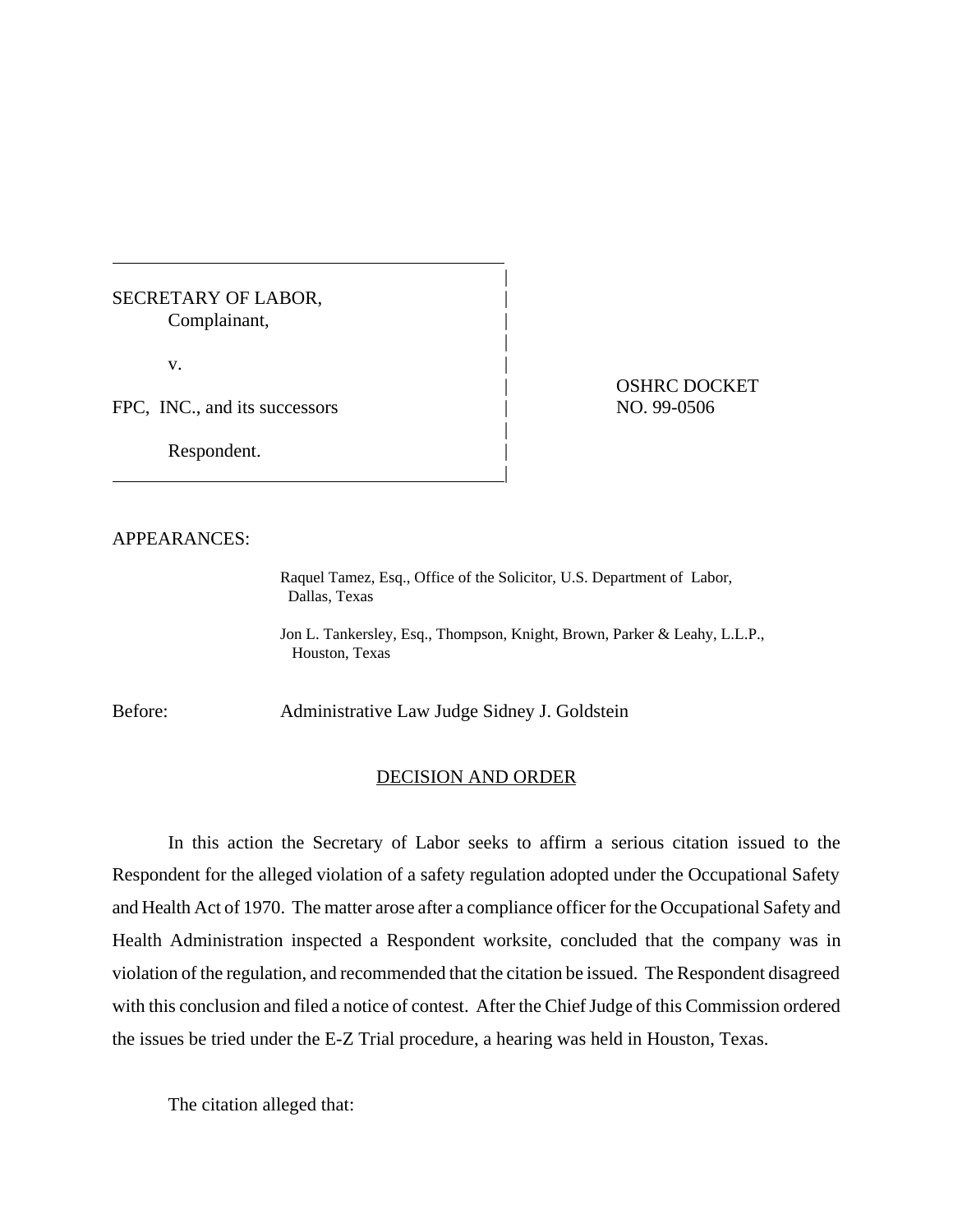## Citation 1 Item 1 Type of Violation: SERIOUS

Each employee engaged in construction activities near wall opening 6 feet or more above lower levels were not protected by guardrail systems, safety net systems, or personal fall arrest system.

a) Second floor balcony of building 25. Employees clearing second floor balcony without fall protection.

in violation of the regulation found at 29 CFR 1926.501(b)(14) which provides:

(14) *Wall openings*. Each employee working on, at, above, or near wall openings (including those with chutes attached) where the outside bottom edge of the wall opening is 6 feet (1.8 m) or more above lower levels and the inside bottom edge of the wall opening is less than 39 inches (1.0 m) above the walking/working surface, shall be protected from falling by the use of a guardrail system, a safety net system, or a personal fall arrest system.

The salient facts may be briefly summarized. The Respondent is a general contractor, and in November 1998, it was engaged in the construction of and apartment complex in Houston, Texas. In response to a complaint concerning worker safety at the company's workplace on Wilshire Place Road in that city, the Occupational Safety and Health Administration dispatched two compliance officers to investigate the allegation. On November 17, 1998, the representatives arrived at the worksite and from a distance noted that balconies over six feet above ground level were without guard rails. Respondent's construction superintendent informed them that they could not inspect the premises without a warrant. After obtaining a warrant, the agents returned to the property, again noticing unguarded balconies. At that time, accompanied by officials of the Respondent and subcontractor, they inspected the building site.

According to the lead compliance officer, the upper floors of the apartment complex had no guard rails. He observed men working on the second floor throwing trash off the balcony. There was no fall protection. During the inspection OSHA people took pictures of the work scene and spoke with one of the individuals on the balcony.

In addition to the compliance officer, the Secretary called upon a former employee of the Respondent who worked at the complex at the time of the inspection. This worker's English was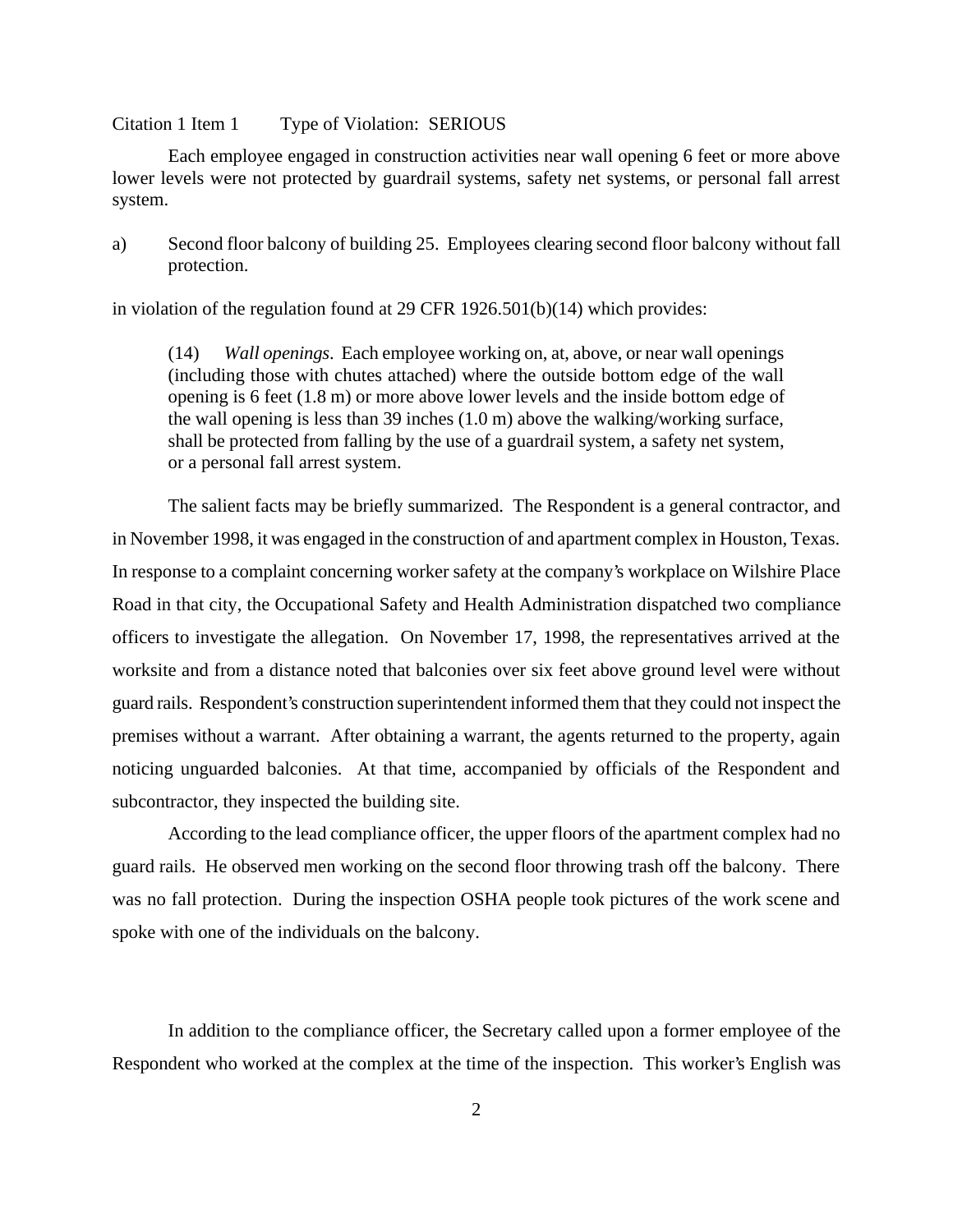minimum, and he was assisted at the hearing by an interpreter. He confirmed that there were no guard rails or other protective equipment on the second floor of the building as shown on the pictures. He also furnished a signed statement to the OSHA officer to the effect that at the time of the inspection he was cleaning trash from the second floor and throwing it down into a dumpster.

The Respondent's construction superintendent, director of human resources, and independent safety consultant took issue with the information supplied by the compliance officer and former employee. They asserted that no employee was near the edge of the balcony. In fact, the company collected trash by a forklift which slid up to the balcony.

In this case there is no dispute that Respondent's employees were working on the Wilshire project, and that there was no fall protection equipment on the second balcony which was more than six feet above ground level.

In its brief the Respondent argued that its witnesses were more credible than the compliance officer and a former employee. As noted, Respondent's officials did not see anyone working close to the balcony edge. The brief faulted the compliance officer's testimony and pointed out many alleged inconsistencies in his version of the facts.

With this diversity of opinion, I am placing more reliance upon the compliance officer's version of the facts because he observed the infraction on two occasions before the formal inspection; because he saw an employee of the Respondent dropping trash from the balcony to the dumpster; because the employee testified that he cleared trash from the balcony; because the employee confirmed his testimony with a written statement to the same effect; and because there were no guard rails or other protective fall safety equipment on the premises.

Based upon the foregoing discussion, I find that at its worksite at Wilshire Place Road, specifically at the second floor balcony of building 25, employees engaged in construction activity near a wall opening six feet or more above ground level were not protected by a guard rail system, safety net system, or personal fall arrest system. I conclude the Respondent was in violation of the regulation found at 29 CFR 1926.501(b)(14). The citation is therefore affirmed.